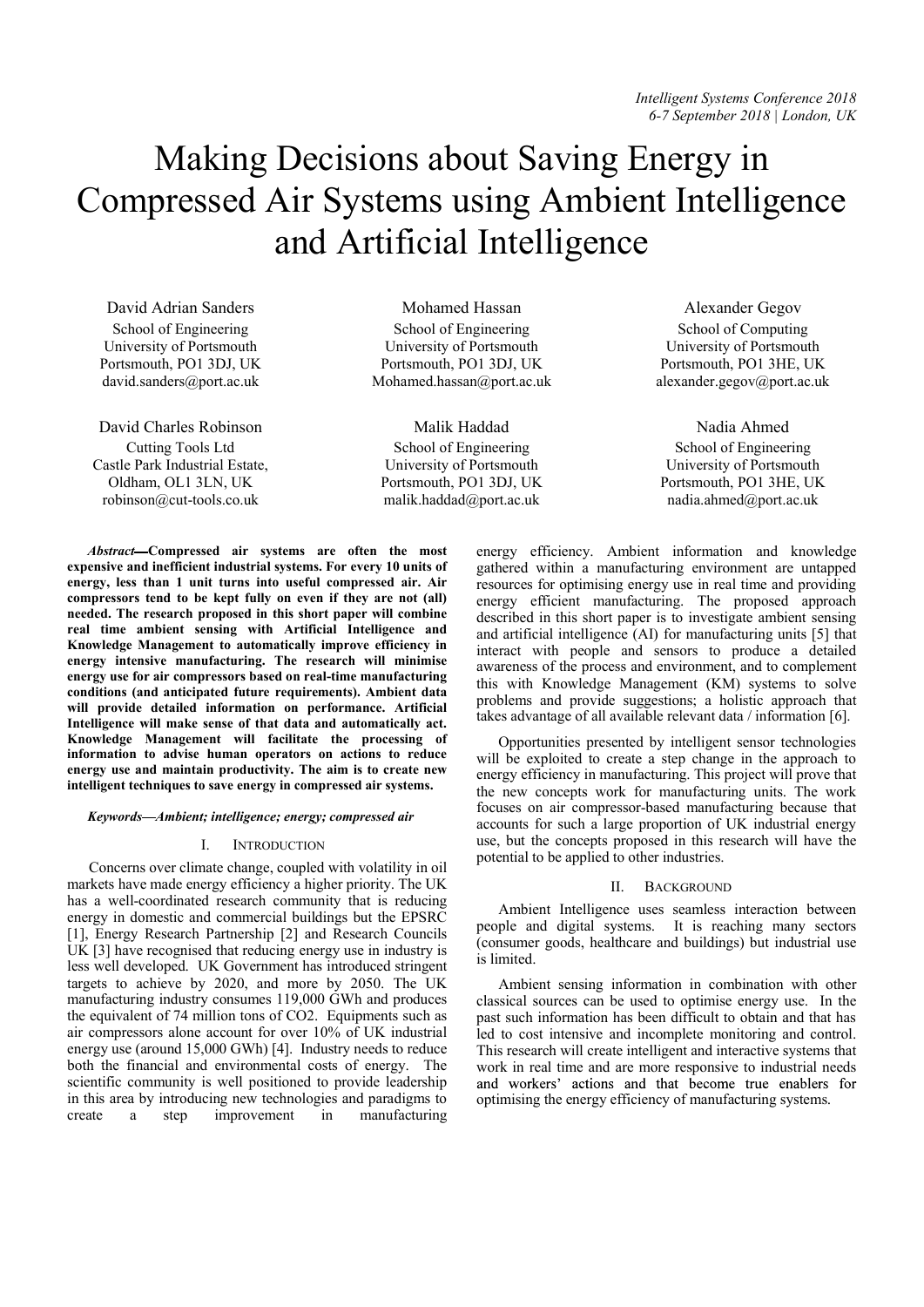The latest manufacturing ideas are human-centred so that applying ambient sensing with AI and KM is promising. Issues need to be investigated and resolved to bring ambient sensing technology into industry, for example: trustworthy (wireless) sensing [7], understanding context [8], intelligent human computer interfaces [9] for the shop floor, security and safety [10], [11]. This research will contribute to this by creating new solutions using ambient sensing, AI [12] and KM [13].

Ambient sensing technology will involve using sensors in new ways to measure the performance of processes, such as the distribution of temperature across a machine using smart tags or real-time air flow in compressed air systems, which can provide data to compare with energy consumption data and be used to recognise problems. Ambient sensing technologies are still in an initial phase however, the application of ambient sensing in shop-floor manufacturing environments promises to bring advantages regarding: flexibility, reconfigurability and reliability. Ambient sensing technology is continually improving, reaching industrial standards, while, at the same time, prices of computing, sensors and tags are reducing, thereby making more extensive sensor systems affordable and practical. It is anticipated that industrial companies will introduce different ambient sensing technologies onto the shopfloor for configuration free manufacturing lines, etc. Manufacturing technology vendors will need to equip their machines, robots and tools with additional ambient sensing features and utilise the advantages within a shop-floor environment to provide new functions such as selfconfiguration and context-sensitivity to improve performance. This research will focus on the important potential of a combination of ambient sensing, AI and KM to optimise real time energy use in manufacturing.

The importance of KM has been recognized [14]-[16]. Knowledge needs to be applied efficiently [17]-[19] to enable energy to be utilised cost-effectively. To achieve that, several fundamental problems need to be addressed, including: human acceptance, how to correlate diverse kinds of knowledge and ways to use knowledge based on experience that might be ill structured and imperfect. Tacit knowledge and on-line capture and maintenance are not handled effectively in industry. e-KM tools have not satisfied industrial needs and so corporate knowledge continues to be managed heuristically and to rely on outdated methods. This project will address ways of automatically capturing knowledge by obtaining real time data from ambient sensors and changing that data into knowledge. This project offers a significant step forward in using KM to increase energy efficiency. Combining ambient sensing based knowledge from data capture with machine learning, deep reinforced learning and model-based reasoning for mapping higher-level knowledge will provide that step advance.

Energy efficiency actions in manufacturing are mostly carried out by consultants or specialist staff (both expensive) where data loggers and basic mathematical processing are normal and intelligence is provided by humans. Some normal and intelligence is provided by humans. intelligent energy efficiency systems can be found in largescale manufacturing but this project will provide automatic and intelligent systems that can be used more widely.

# *Intelligent Systems Conference 2018 6-7 September 2018 | London, UK*

Information and help is available for companies to reduce energy consumption. For example, the European Commission EMAS Energy Efficiency Toolkit for SMEs [2] focuses on energy consumption and costs and the Carbon Trust (UK) provides an on-line checklist called the "Action Plan". However, the help tends to be general and limited.

Some systems are available but they are not real-time systems and they are aimed at power management and energy use in very large organisations. Some specific software tools are available such as MotorMaster+ for electrical motors, Pump System Assessment for pumps, and AirMaster+ for analysis of energy savings in air compressors, but they are not real-time systems and they are only used in a few large installations. There are several systems on the market but they are limited as none support real time energy optimisation.

Current practice in using analytical methods only covers basic statistics, bar charts, Pareto methods [3], [4] and energy flowcharts (Sankey diagrams), which can be useful in displaying the main areas of energy use. Power consumption curves can be useful in showing peaks in consumption, for example during machine start-ups. This can be reduced by using "soft-starts", where power is increased gradually at startup. Machinery can start and stop many times during a day and soft starting can result in large energy savings. In this proposed work, advanced methods including Experimental Design, Regression Analysis, Analysis of Variance and Surface Response techniques will be used to analyse energy consumption where combinations of different levels of different factors in the process are used and an optimum combination of variables can be estimated. These will be investigated and used to save energy in manufacturing processes.

Increasing complexity and demand for high productivity have led to growing applications of sensor networks to enable more reliable, timely, and comprehensive information from machines [4], [5]. Both classical measurement of energy consumption and modern sensory solutions with remote observation will be used. Benefits of adding a Bayesian network (or similar) to a sensor network will be investigated with a view to enabling the network to decide what constitutes an emergency or something to report to a monitoring supervisor [7]. Sensors might be able to provide more than just sensory information about energy usage. Based on information from several sensors, they may generate an aggregate which can suggest an appropriate course of action (turning a valve on or off, allowing a drive to come on at a particular time or delaying it for a while).

## III. NOVEL CONCEPT

The concept is to combine ambient sensing, AI and KM to optimise energy efficiency. Recurrent neural networks and deep reinforced learning will be investigated with a view to using them with ambient data to provide detailed performance information for machine learning. KM will facilitate the processing of that information for a human computer interface. AI will ask questions and take automatic action.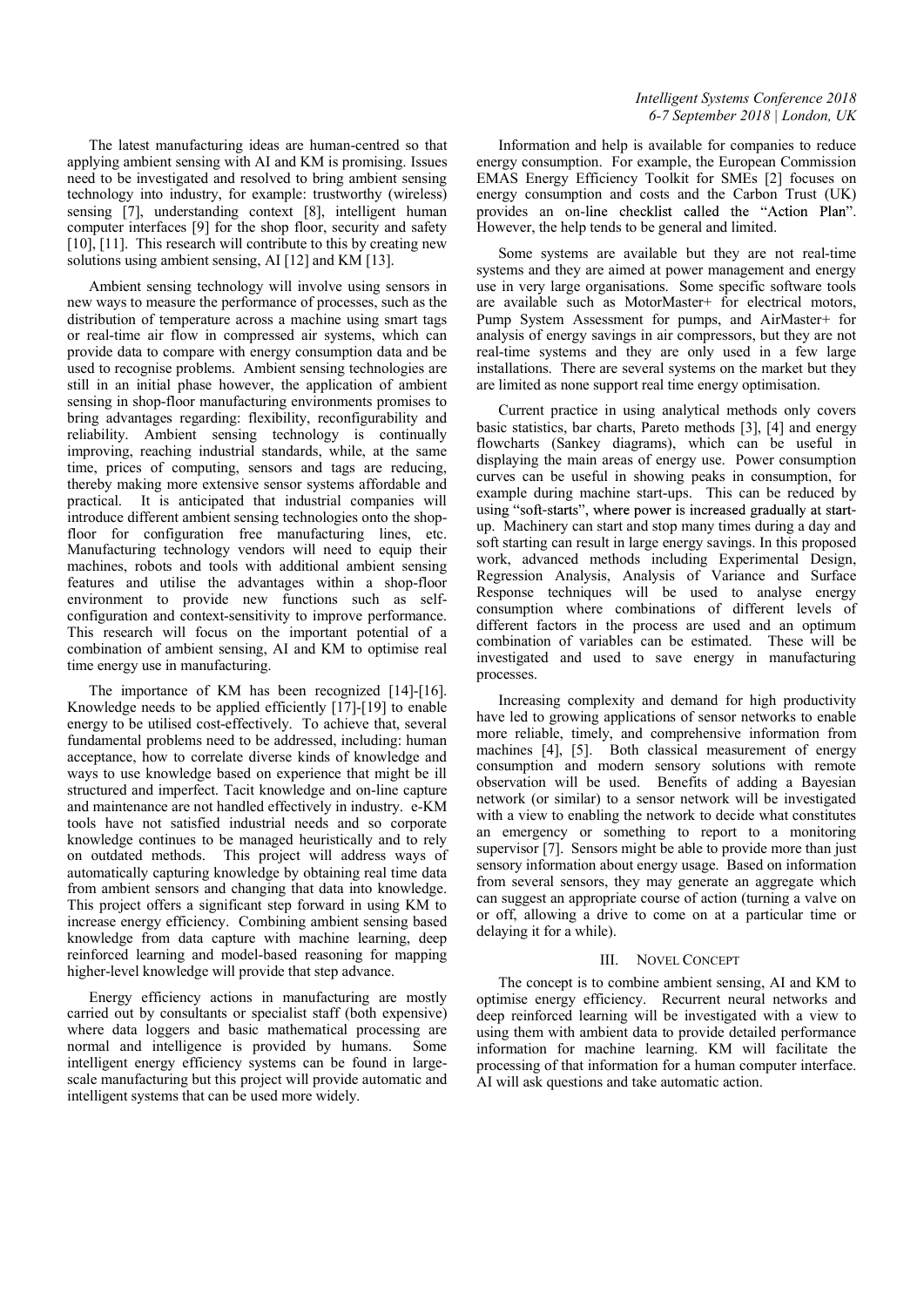

Fig. 1. Concept for combining ambient sensing, AI and KM.

Three input streams will come from the manufacturing unit (bottom left of Fig. 1): 1) Ambient intelligence data from sensors; 2) Energy measurements (measuring consumption); 3) Ambient sensing information from humans. Some intelligent processing of this input data will be carried out and the machine learning AI will act on it. Data will be stored within a recurrent neural network for the AI, alongside information and expert knowledge in a Common Store (red in Fig. 1). Energy efficiency KM will process the information to provide outputs (green / top left in Fig. 1).

Investigations into energy consumption will be combined with ambient sensing. For example, from interactions between operators and machines / processes, smart tags and measurements such as manufacturing line temperatures and production rates. The system will use deep reinforced learning to interactively provide advice, monitoring and data analysis. The aim is to create new intelligent techniques to save energy in compressed air systems. Objectives are to:

- Achieve a breakthrough in energy management.
- Use ambient sensing to monitor performance / environment.
- Create AI to evaluate performance and environment.
- Use knowledge management to reduce energy usage.
- Create a new interactive human computer interface.

## IV. PROPOSED RESEARCH

The authors are seeking funding for the proposed research.

*A. Data Streams*

Fig. 1 shows the three data streams from the manufacturing unit in blue (bottom left). Intelligent processing of this lower level data will be carried out using machine-learning techniques to make the data usable by the KM stage. The extent of such processing is to be investigated during the project.

Work will investigate hardware and circuit diagrams for existing systems to understand them and compare them with other options. Fuzzy Rule Based Systems will be created to interpret the input devices. Conditional statements, expressions and constructs will interpret smoothed data from input devices as those systems are suitable for specific knowledge.

# *Intelligent Systems Conference 2018 6-7 September 2018 | London, UK*

A Fuzzy System will be created to identify ambient sensing information from interaction with humans (e.g. operator or supervisor) and interpret what they are doing. Fuzzy logic will deal with uncertainties generated by incomplete or partially corrupt data. Data and information will be deposited in the store. AI will take automatic action using a machine learning system (a recurrent neural network) and KM will process the information to give a range of energy efficiency outputs for the HCI and systems.

### *B. Data Processing*

Measured data will be collected from energy consumption measuring and ambient sensing systems. This will be stored in a common store and re-used for analysis.

An important issue is to provide effective monitoring of processes to correlate data with energy consumption, as a basis for optimisation. Existing energy consumption sensors will be complemented with ambient sensors to measure interactions between operators and machines / processes and process measures such as line temperatures and production rates. The measurement systems will capture energy consumption and process / environmental data for intelligent event processing and computation. Sensor data will be converted into object models and used to determine any changes required. A Rule Based System (RBS) will consider information from sensors and select suitable fuzzy systems to provide input to a Decision-Making System (DMS). The DMS will compare outputs from the AI subsystems and suggest courses of action. The hybrid system combines desirable elements from different AI techniques. Their suggestions will be evaluated by the DMS. Ambient sensing data will typically come from: Manmachine interfaces; Smart tags and miniaturised information systems; Cameras and miniaturised optic; Micro-sensors to measure specific characteristics.

Data will be filtered and processed to provide a structured representation. Using a DMS to filter suggestions is like having a group of experts around a table. A Case Based Reasoning (CBR) system will provide confidence weightings for the different AI outputs so that the DMS can select an output. AI sub-systems will feed suggestions into the DMS. A set of problems will be created. The CBR system will then adapt solutions from previous problems to current problems. These solutions will be stored within a simple database representing experience. When a problem occurs that the system has not experienced, it will compare with previous cases and select one that is closest to the current problem. It will then act upon the solution given and update the database, depending upon the success or failure of the action. The CBR system will represent knowledge clearly to humans, but will also be able to learn from past examples. The DMS will arbitrate between the different AI systems when they fail to agree and different algorithms will be tested for providing balanced arbitration, including: Highest Confidence, Static and Dynamic Weighted, Summation of Confidences, Bonus Loading and Best / Worst. Using confidence values from the AI with dynamic weightings from the DMS, will improve decisions. A common store will be created to store the data and make it available. This will be the central source of information / knowledge. The research will consider the following modelling methodologies: ARIS, CIMOSA, GRAI/GIM, IEM, PERA and EN ISO 19440 to